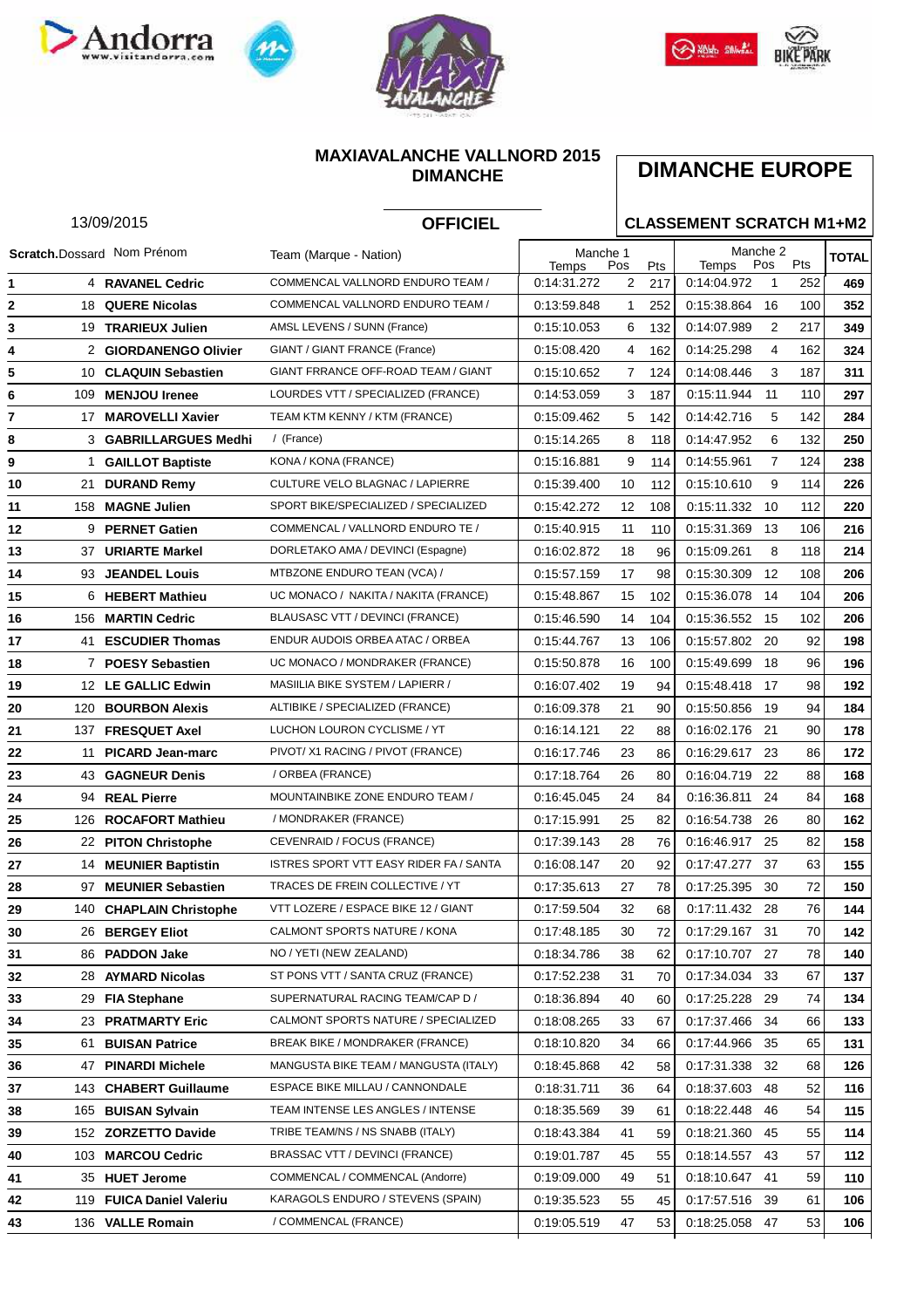## MAXIAVALANCHE VALLNORD 2015

#### DIMANCHE EUROPE CLASSEMENT SCRATCH M1+M2

|            |                                    | <b>DIMANICUE</b>                          |                                                                          | Manche 1                   |         | Manche 2 |                  |            |         |              |
|------------|------------------------------------|-------------------------------------------|--------------------------------------------------------------------------|----------------------------|---------|----------|------------------|------------|---------|--------------|
|            | <b>Scratch.</b> Dossard Nom Prénom |                                           | Team (Marque - Nation)                                                   | Pos<br>Temps               |         | Pts      | Temps            | Pts<br>Pos |         | <b>TOTAL</b> |
| 44         |                                    | 87 CASSEREAU Cedric                       | BLANCO RACING TEAM / COMMENCAL                                           | 0:18:57.122                | 44      | 56       | 0:18:45.303      | - 50       | 50      | 106          |
| 45         |                                    | 24 BROTONS Jonathan                       | CAP D AIL VTT/CYDONIA / SANTA CRUZ                                       | 0:18:33.968                | 37      | 63       | 0:19:52.708      | 59         | 41      | 104          |
| 46         |                                    | 163 MONS COSTA Jordi                      | <b>BDN BIKES MONDRAKER / MONDRAKER</b>                                   | 0:19:46.074                | 56      | 44       | 0.18.13.036      | - 42       | 58      | 102          |
| 47         |                                    | 125 RAMADE Thomas                         | / COMMENCAL (FRANCE)                                                     | 0:20:41.210                | 61      | 39       | 0:17:55.999      | 38         | 62      | 101          |
| 48         |                                    | 44 LEFEBVRE Philippe                      | / YT INDUSTRIES (FRANCE)                                                 | 0:19:08.097                | 48      | 52       | 0:19:03.859      | 52         | 48      | 100          |
| 49         |                                    | 42 CALVEZ Mathieu                         | ARIEGENDURO/CYCLIC31 / NICOLAI                                           | 0:19:32.272                | 52      | 48       | 0:18:42.994      | 49         | 51      | 99           |
| 50         |                                    | 73 SALVAN Pierre                          | ALTERNATIVE VTT / LAPIERRE (FRANCE)                                      | 0:19:51.509                | 58      | 42       | 0:18:20.900      | 44         | 56      | 98           |
| 51         |                                    | 13 PAGES Damien                           | TEAM VTT LOZERE / CAMINADE (France)                                      | 0:21:29.957                | 67      | 33       | 0:17:46.265      | -36        | 64      | 97           |
| 52         |                                    | 67 FAUVERTE Laurent                       | / YT INDUSTRIES (FRANCE)                                                 | 0:19:34.277                | 54      | 46       | 0:18:56.060      | -51        | 49      | 95           |
| 53         |                                    | 39 CONILL Richard                         | TEAM KORDOVA / CANYON (FRANCE)                                           | 0:19:33.404                | 53      | 47       | 0:19:33.104 55   |            | 45      | 92           |
| 54         | 27                                 | <b>SANZ CASADEVALL</b>                    | GAVARRES BIKE- ORBEA / ORBEA (FRANCE)                                    | 0:17:45.583                | 29      | 74       | 0.49.36.130 83   |            | 17      | 91           |
|            |                                    | Guillem                                   | LOURDES VTT / NICOLAÏ (FRANCE)                                           |                            |         |          |                  |            | 46      |              |
| 55         |                                    | 110 PATORA Mathieu                        | TEAM KORDOVA / DEVINCI SPARTAN                                           | 0:19:47.587                | 57      | 43       | 0:19:24.428 54   |            |         | 89           |
| 56         |                                    | 142 LASSALLE Benoît                       |                                                                          | 0:19:17.244                | 50      | 50       | 0:20:10.308      | - 62       | 38      | 88           |
| 57         |                                    | 95 REDONDEAUD Franck                      | MTBZONE ENDURO TEAM / MONDRAKER                                          | 0:20:28.896                | 60      | 40       | 0:19:38.768      | 56         | 44      | 84           |
| 58         | 105                                | <b>PALAYSI Jeremy</b>                     | BRASSAC VTT / ORBEA (FRANCE)                                             | 0:23:24.037                | 79      | 21       | 0:18:04.482 40   |            | 60      | 81           |
| 59         | 146                                | <b>CHADELAS Mathieu</b>                   | BIKESCAN / GIANT (FRANCE)                                                | 0:20:54.016                | 62      | 38       | 0:19:40.097 57   |            | 43      | 81           |
| 60         |                                    | 82 GAILLARD Olivier                       | VTT CLUB ST GEORGES / LAPIERRE                                           | 0:20:11.756                | 59      | 41       | 0:20:02.719      | - 60       | 40      | 81           |
| 61         |                                    | 150 TEP Cyril                             | VTT34 / COMMENCAL (FRANCE)                                               | 0:21:14.634                | 65      | 35       | 0:19:42.426 58   |            | 42      | 77           |
| 62         | 153                                | <b>DURANT Julien</b>                      | BIFFLE TEAM / SANTA CRUZ (FRANCE)                                        | 0:19:02.826                | 46      | 54       | 0:24:54.430 77   |            | 23      | 77           |
| 63         | 102                                | <b>JALBAUD Aymeric</b>                    | BRASSAC LACAUNE VTT / SPECIALIZED                                        | 0:21:04.122                | 64      | 36       | 0:20:04.529      | - 61       | 39      | 75           |
| 64         |                                    | 112 MARSAC Arnaud                         | SINGLETRACKSASSOS / GIANT (FRANCE)                                       | 0:21:19.052                | 66      | 34       | 0.20.57.029      | 66         | 34      | 68           |
| 65         |                                    | 164 TORLA GUIMERA Miquel                  | FLOWBIKESTORE, CC / (SPAIN)                                              | 0:21:44.099                | 70      | 30       | 0:20:55.689      | 65         | 35      | 65           |
| 66         | 131                                | <b>ARQUES Jordi</b>                       | BICIEQUIP ENDURO / INTENSE (SPAIN)                                       | 0:18:30.592                | 35      | 65       | 0:00:00.000      | 0          | 0       | 65           |
| 67         |                                    | 159 MARTOS GARRIDO<br><b>Antonio Luis</b> | ACA / (SPAIN)                                                            | 0:21:57.059                | 73      | 27       | 0:20:20.737      | 63         | 37      | 64           |
| 68         | 127                                | <b>BERTRAND Cyril</b>                     | / SPECIALIZED (FRANCE)                                                   | 0:21:53.168                | 72      | 28       | 0:20:51.095 64   |            | 36      | 64           |
| 69         | 151                                | <b>CROISET Joakim</b>                     | TEAM BREAK BIKE / MONDRAKER (FRANCE)                                     | 0:21:01.395                | 63      | 37       | 0:23:44.084 75   |            | 25      | 62           |
| 70         |                                    | 148 LEMANCEAU Quentin                     | / CANYON (FRANCE)                                                        | 0:22:06.892                | 74      | 26       | 0:21:11.632 67   |            | 33      | 59           |
| 71         |                                    | 121 ESCUDERO Mathias                      | ALTIBIKE / MONDRAKER (FRANCE)                                            | 0:18:53.807                | 43      | 57       | 0:00:00.000      | 0          | 0       | 57           |
| ${\bf 72}$ |                                    | 144 CHERAMY Antoine                       | LOURDES / BANSHEE (FRANCE)                                               | 0:32:45.017                | 92      |          | 8 0:19:19.270 53 |            | 47      | 55           |
| 73         |                                    | 79 ROBIN Nicolas                          | TEAM NEMESIS / PRAYER (FRANCE)                                           | 0:22:32.849                | 77      | 23       | 0:21:46.107 69   |            | 31      | 54           |
| 74         | 88                                 | <b>GUILLON Alban</b>                      | TEAM PAYSAN / LAPIERRE (FRANCE)                                          | 0:22:26.798                | 76      | 24       | 0:23:14.184 74   |            | 26      | 50           |
| 75         |                                    |                                           | 118 MEMBRADO MARTÍ Albert KARAGOLS ENDURO / EVIL (SPAIN)                 | 0.19.31.574                | 51      | 49       | 0:00:00.000      | 0          | 0       | 49           |
| 76         | 114                                | <b>PASQUIER Maxime</b>                    | SINGLETRACKSASSOS / LAPIERRE                                             | 0:24:09.368                | 81      | 19       | 0:22:53.387 72   |            | 28      | 47           |
| 77         | 128                                | <b>GARREL Laurent</b>                     | / SPECIALIZED (FRANCE)                                                   | 0:25:56.313                | 85      | 15       | 0:22:36.278      | - 71       | 29      | 44           |
| 78         |                                    | 99 FIGAROL Vincent                        | REC TEAM / GIANT (FRANCE)                                                | 0:30:07.517                | 90      | 10       | 0:21:34.488 68   |            | 32      | 42           |
| 79         | 149                                | <b>MASSIES Laurent</b>                    | BREAK-BIKE / MONDRAKER (FRANCE)                                          | 0:25:54.862                | 84      | 16       | 0:24:18.946 76   |            | 24      | 40           |
| 80         |                                    | 124 MANOUX Alex                           | / LAPIERRE (FRANCE)                                                      | 0:26:28.447                | 88      | 12       | 0:22:54.094 73   |            | 27      | 39           |
| 81         | 71                                 | <b>BOURRELLY Laurent</b>                  | / INTENSE (ANDORRA)                                                      | 0:24:54.589                | 82      | 18       | 0:43:47.296 82   |            | 18      | 36           |
| 82         | 81                                 | <b>PIMENTA Michael</b>                    | TRAILWOOD / COMMENCAL (FRANCE)                                           | 0:26:10.655                | 87      | 13       | 0:25:06.620 78   |            | 22      | 35           |
| 83         | 147                                | <b>IBANEZ-MADRENAS</b>                    | TEAM KORDOVA / SPECIALIZED (FRANCE)                                      | 0:28:06.283                | 89      | 11       | 0:25:07.950 79   |            | 21      | 32           |
|            |                                    | <b>Mathieu</b><br>106 MAILFAIT Frederic   | / SPECIALIZED (FRANCE)                                                   | 0:21:40.686                | 68      | 32       | 0:00:00.000      | 0          | 0       |              |
| 84         |                                    |                                           |                                                                          |                            |         |          |                  |            |         | 32           |
| 85         |                                    | 132 CAMPENY Dani<br>104 MEHEUT Nicolas    | BICIEQUIP ENDURO / INTENSE (FRANCE)<br>REC TEAM / YT INDUSTRIES (FRANCE) | 0:21:43.482<br>0:00:00.000 | 69<br>0 | 31       | 0:00:00.000      | 0<br>-70   | 0<br>30 | 31<br>30     |
| 86         |                                    |                                           |                                                                          |                            |         | 0        | 0:22:30.369      |            |         |              |
| 87         | 89                                 | <b>MASSE Terry</b>                        | JARNAC VTT / SPECIALIZED (FRANCE)<br>/ CANYON (France)                   | 0:21:47.611                | 71      | 29       | 0:00:00.000      | 0          | 0       | 29           |
| 88         |                                    | 75 ROLOS Florent                          |                                                                          | 0:32:59.671                | 93      | 7        | 0:27:09.984 80   |            | 20      | 27           |
| 89         | 98                                 | <b>MAKIN Thomas</b>                       | STEVE PEAT SYNDICATE / SANTA CRUZ                                        | 0:42:45.271                | 94      | 6        | 0:37:37.308 81   |            | 19      | 25           |
| 90         | 107                                | <b>LAFAY Kevin</b>                        | LAYTON FACTORY / SPECIALIZED (FRANCE)                                    | 0:22:15.962                | 75      | 25       | 0:00:00.000      | 0          | 0       | 25           |
| 91         |                                    | 72 ESTEBE Nicolas                         | ATAC / SPECIALIZED (FRANCE)                                              | 0:22:45.606                | 78      | 22       | 0:00:00.000      | 0          | 0       | 22           |
| 92         | 96                                 | <b>GOUDOUD Guillaume</b>                  | MTB ZONE ENDURO TEAM / MONDRAKER                                         | 0:23:41.818                | 80      | 20       | 0:00:00.000      | 0          | 0       | 20           |
| 93         | 138                                | <b>DELPINO Joel</b>                       | / SANTA CRUZ (FRANCE)                                                    | 0:25:20.213                | 83      | 17       | 0:00:00.000      | 0          | 0       | 17           |
| 94         |                                    | 74 LADEUICH Mathieu                       | / GIANT (FRANCE)                                                         | 0:26:08.182                | 86      | 14       | 0:00:00.000      | 0          | 0       | 14           |

WINCHRONO-9d (LISMAXSA) Vercors Chronométrage (www.victiming.com) 13/09/2015 13:12 2